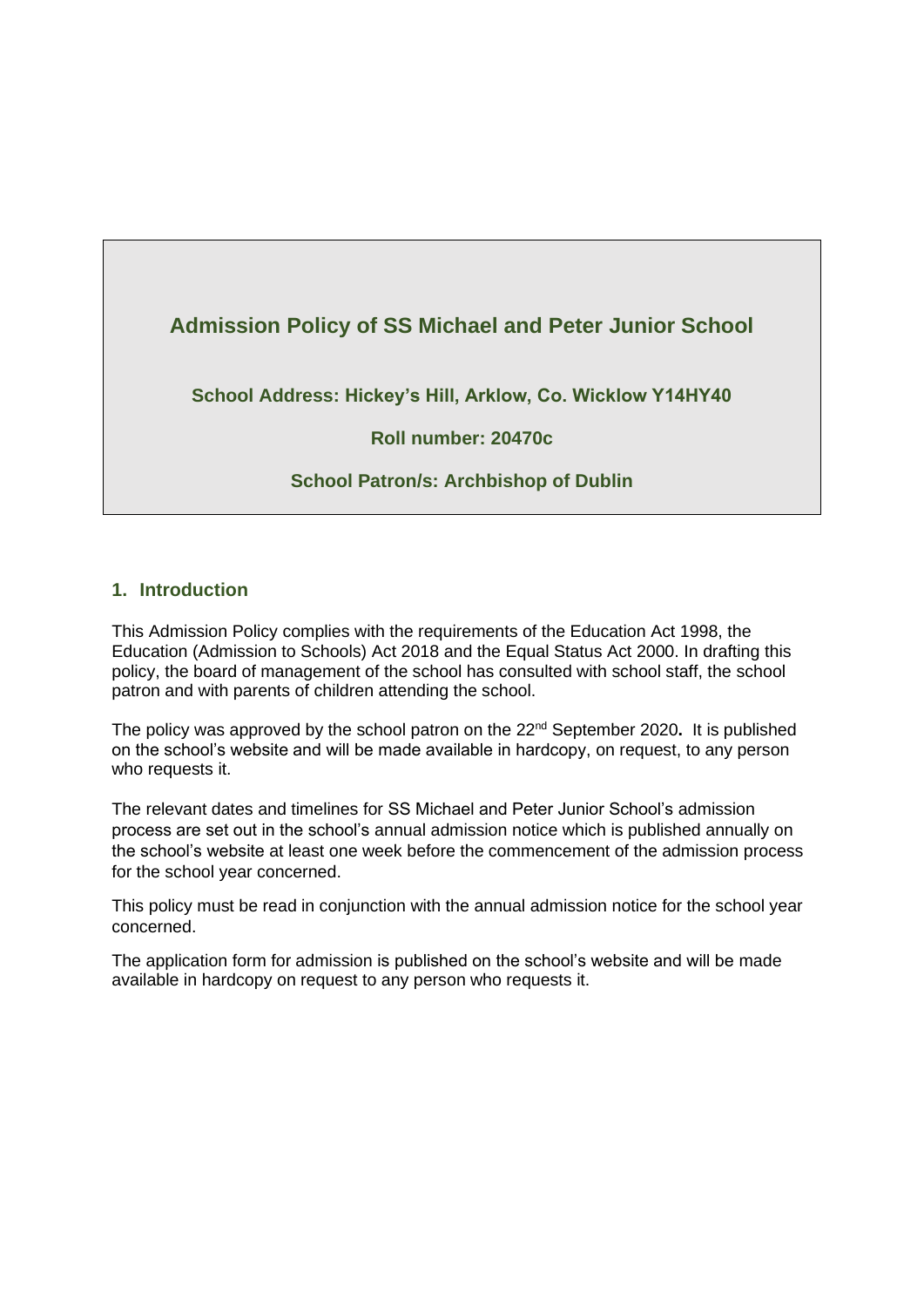# **2. Characteristic spirit and general objectives of the school**

SS Michael and Peter Junior School is a Catholic co-educational primary school with a Catholic ethos under the patronage of the Archbishop of Dublin.

"Catholic Ethos" in the context of a Catholic primary school means the ethos and characteristic spirit of the Roman Catholic Church, which aims at promoting:

- (a) the full and harmonious development of all aspects of the person of the pupil, including the intellectual, physical, cultural, moral and spiritual aspects; and
- (b) a living relationship with God and with other people; and
- (c) a philosophy of life inspired by belief in God and in the life, death and resurrection of Jesus; and
- (d) the formation of the pupils in the Catholic faith,

and which school provides religious education for the pupils in accordance with the doctrines, practices and traditions of the Roman Catholic Church, and/or such ethos and/or characteristic spirit as may be determined or interpreted from time to time by the Irish Episcopal Conference.

In accordance with S.15 (2) (b) of the Education Act, 1998 the Board of Management of SS Michael and Peter Junior School shall uphold, and be accountable to the patron for so upholding, the characteristic spirit of the school as determined by the cultural, educational, moral, religious, social, linguistic and spiritual values and traditions which inform and are characteristic of the objectives and conduct of the school.

#### **SS Michael and Peter Junior School Mission Statement**

The school recognises the dignity, rights and responsibilities of all members of the school community and strives to promote the intellectual, physical, cultural, moral and spiritual development of its pupils so that all may achieve their full potential.

### **3. Admission Statement**

SS Michael and Peter Junior School will not discriminate in its admission of a student to the school on any of the following:

- (a) the gender ground of the student or the applicant in respect of the student concerned,
- (b) the civil status ground of the student or the applicant in respect of the student concerned,
- (c) the family status ground of the student or the applicant in respect of the student concerned,
- (d) the sexual orientation ground of the student or the applicant in respect of the student concerned,
- (e) the religion ground of the student or the applicant in respect of the student concerned,
- (f) the disability ground of the student or the applicant in respect of the student concerned,
- (g) the ground of race of the student or the applicant in respect of the student concerned,
- (h) the Traveller community ground of the student or the applicant in respect of the student concerned, or
- (i) the ground that the student or the applicant in respect of the student concerned has special educational needs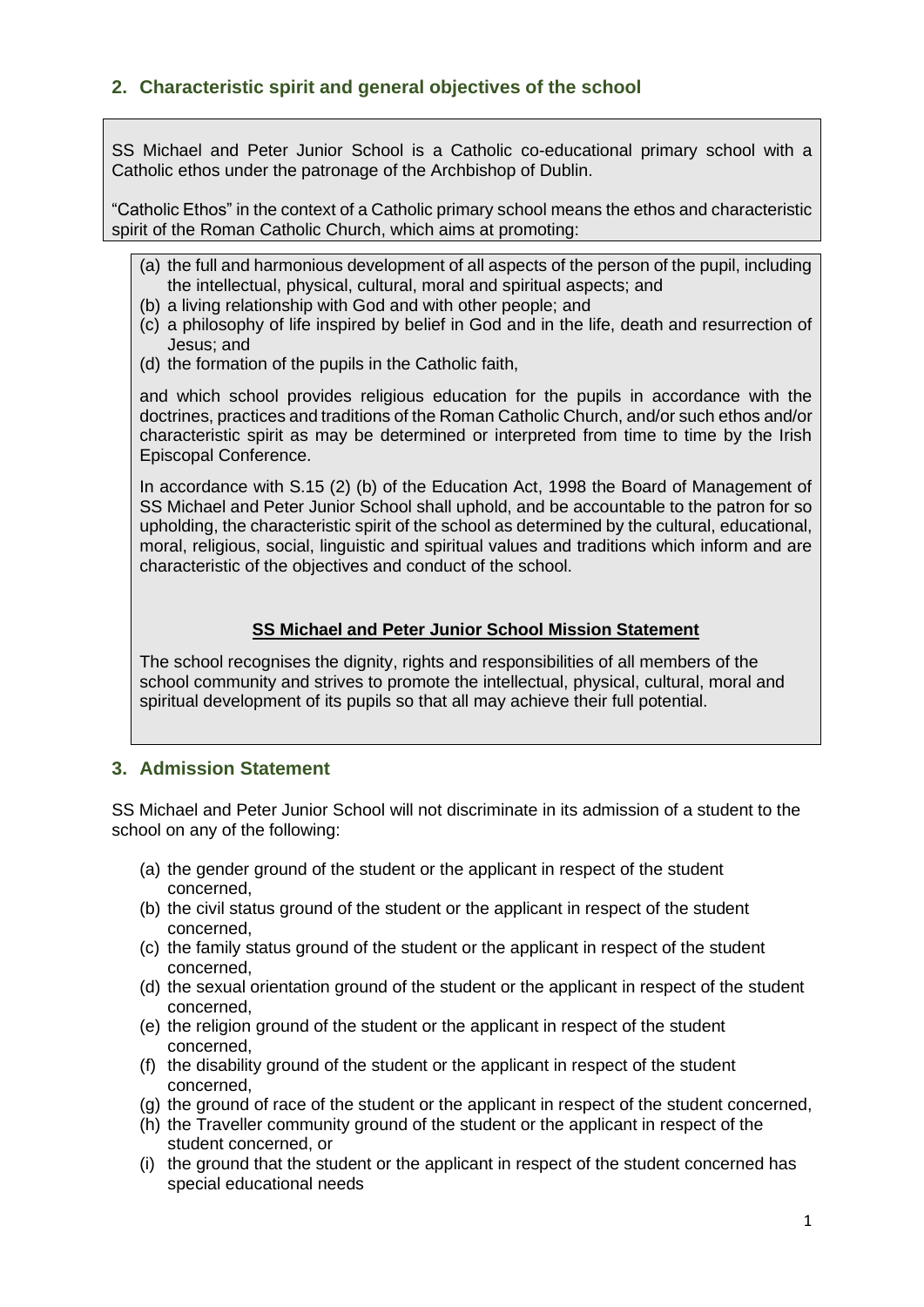As per section 61 (3) of the Education Act 1998, 'civil status ground', 'disability ground', 'discriminate', 'family status ground', 'gender ground', 'ground of race', 'religion ground', 'sexual orientation ground' and 'Traveller community ground' shall be construed in accordance with section 3 of the Equal Status Act 2000.

SS Michael and Peter Junior School is a school whose objective is to provide education in an environment which promotes certain religious values and does not discriminate where it refuses to admit as a student a person who is not Roman Catholic and it is proved that the refusal is essential to maintain the ethos of the school.

SS Michael and Peter Junior School is a school which has established classes, with the approval of the Minister for Education and Skills, which provides an education exclusively for students with a category or categories of special educational needs specified by the Minister and may refuse to admit to the class a student who does not have the category of needs specified.

#### **4. Categories of Special Educational Needs catered for in the school/special class**

SS Michael and Peter Junior School with the approval of the Minister for Education and Skills, has established two Primary Age classes and one Early Intervention Class to provide an education exclusively for students with Autism Spectrum Disorder.

### **5. Admission of Students**

This school shall admit each student seeking admission except where –

- a) the school is oversubscribed (please see [section 6](#page-3-0) below for further details)
- b) a parent of a student, when required by the principal in accordance with section 23(4) of the Education (Welfare) Act 2000, fails to confirm in writing that the code of behaviour of the school is acceptable to him or her and that he or she shall make all reasonable efforts to ensure compliance with such code by the student

SS Michael and Peter Junior School is a Roman Catholic School and may refuse to admit as a student a person who is not of Roman Catholic Faith where it is proved that the refusal is essential to maintain the ethos of the school.

The special classes attached to SS Michael and Peter Junior School provide an education exclusively for students with Autism Spectrum Disorder and the school may refuse admission to this class, where the student concerned does not have the specified category of special educational needs provided for in this class.

Children are eligible to attend the Primary Age classes from  $4 - 9$ . Children are eligible to attend the Early Intervention ASD Class from  $3 - 5$ . (A child must be in Junior Infants in the school year that they turn 6)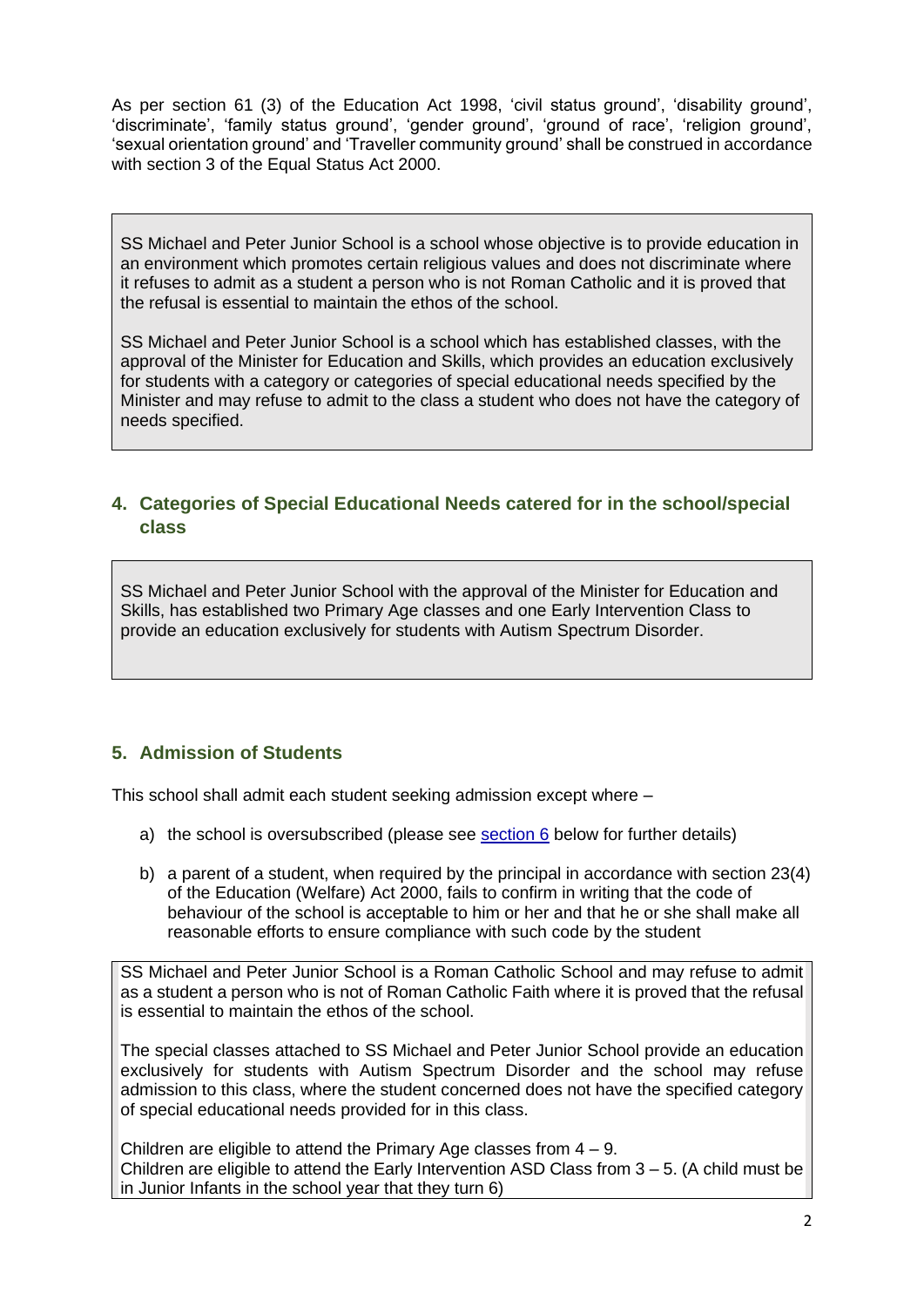The school may meet with the parents of a child to discuss the child's needs after enrolment and the school's suitability or capability in meeting those needs. Parents may be asked to complete a questionnaire outlining the pupil's needs, likes, dislikes, areas of difficulty etc.

If necessary, a full case conference involving all parties should be held, which may include parents, Class teacher, Principal, resource teacher for special needs, or psychologist as appropriate.

The Board of Management also reserves the right to suspend or expel a child under 'Health and Safety' regulations and in conjunction with the school 'Code of Behaviour' and taking cognisance of relevant clauses in the Education Welfare Act 2000.

All placements are subject to review at the request of the parents and/or the school. The review will include input from psychological services e.g. Lucena, Beechpark, NEPS, the parents/guardians, and the school. Following the review, a recommendation may be made that the child be enrolled in a school that can meet his/her needs.

Reports: The Board of Management of SS. Michael and Peter Junior School insists that before children can be enrolled from other national schools parents/guardians must provide all previous reports to ensure children are placed in the proper class for their age and ability.

Prior to coming to a decision on enrolment numbers, the BOM reserves the right to determine the maximum number of children in each class bearing in mind DES maximum class average directives.

## <span id="page-3-0"></span>**6. Oversubscription**

In the event that the school is oversubscribed, the school will, when deciding on applications for admission, apply the following selection criteria in the order listed below to those applications that are received within the timeline for receipt of applications as set out in the school's annual admission notice:

#### **Mainstream Applications**

Priority 1. Siblings and stepsiblings of children already enrolled in the school and children resident in the parish of Arklow (the eldest child will have priority in this ranking)

Priority 2. Children of school staff. (the eldest child will have priority in this ranking)

Priority 3. Children living in the Arklow urban area. (the eldest child will have priority in this ranking)

Priority 4. Children residing outside the parish of Arklow (the eldest child will also have priority).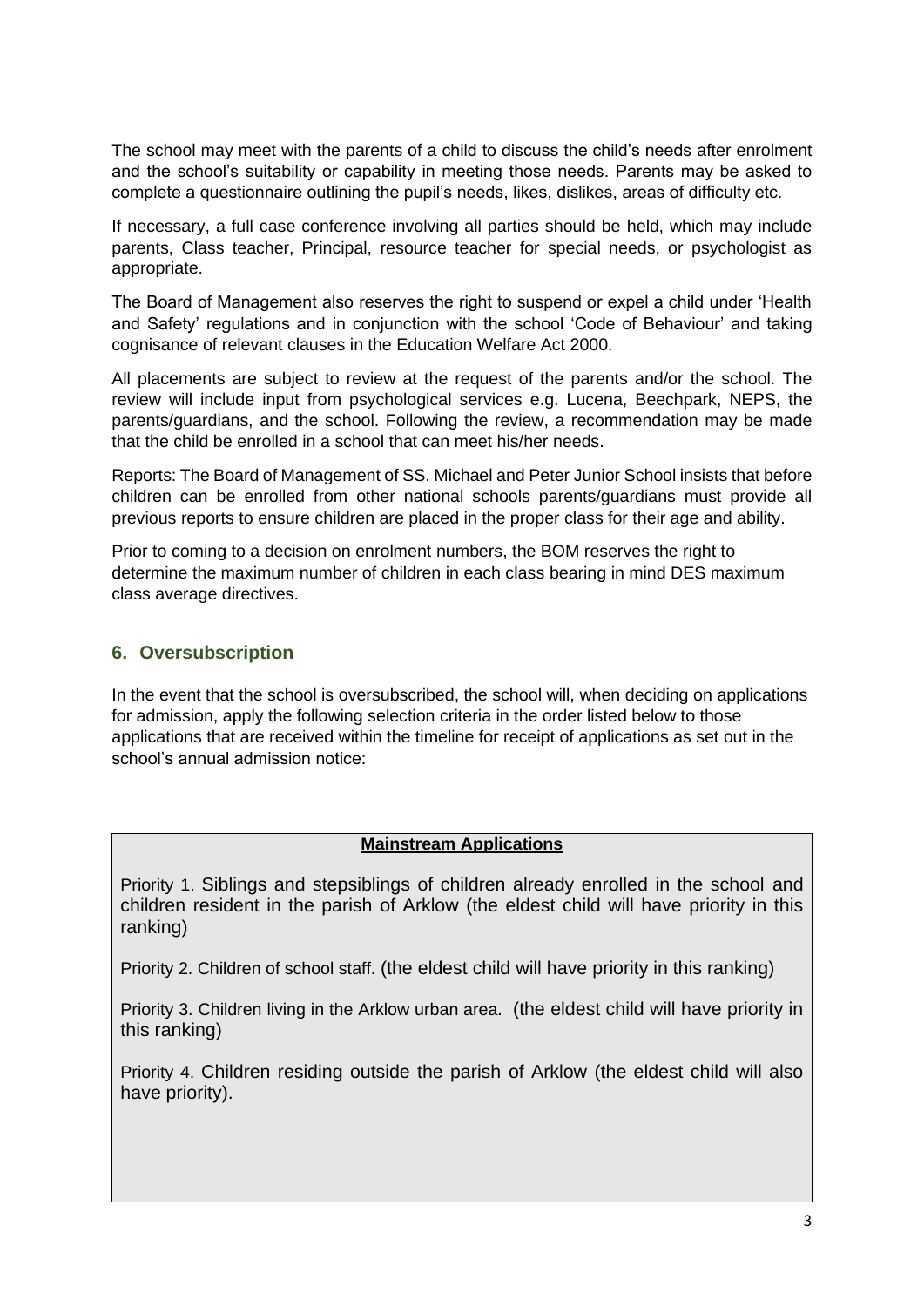#### **Special Class Applications**

Priority 1: Pupils who previously attended the ASD class in SS Michael and Peter Junior School and following a period of full integration in a mainstream class in SS Michael and Peter Junior School have been reassessed and have a recommendation of enrolment in the ASD class.

Priority 2: Pupils currently enrolled in a mainstream class in SS Michael and Peter Junior School who receive a diagnosis of ASD and a recommendation for special class with ASD placement.

Priority 3. Pupils who attended the Early Intervention Class in SS Michael and Peter Junior School for a period of two years with a recommendation for a primary age special class placement. (Priority will be given in order of criteria 5-9 below)

Priority 4. Pupils who attended the Early Intervention Class in SS Michael and Peter Junior School for a period of one year with a recommendation for a primary age special class placement. (Priority will be given in order of criteria 5-9 below)

Priority 5. Brothers and sisters of children currently attending (including stepsiblings, resident at the same address) who have a diagnosis of ASD with a recommendation for a primary age ASD special class placement.

Priority 6: Children who live within the Arklow parish boundaries who have a diagnosis of ASD with a recommendation for a primary age ASD special class placement.

Priority 7. Children of current staff who have a diagnosis of ASD with a recommendation for a primary age ASD special class placement.

Priority 8. Children living in the Arklow urban area who have a diagnosis of ASD with a recommendation for a primary age ASD special class placement.

Priority 9: Children living outside the parish and urban area of Arklow who have a diagnosis of ASD with a recommendation for a primary age ASD special class placement.

In the event that there are two or more students tied for a place or places in any of the selection criteria categories above (the number of applicants exceeds the number of remaining places), the following arrangements will apply:

#### **Mainstream and Special Class Applications:**

In the event of two or more students being tied for a place, the oldest student will be given priority. If two applicants have the same date of birth, then a lottery will apply with an independent party present.

The Special Classes for children with a diagnosis of ASD in SS. Michael and Peter Junior School operate under the following conditions: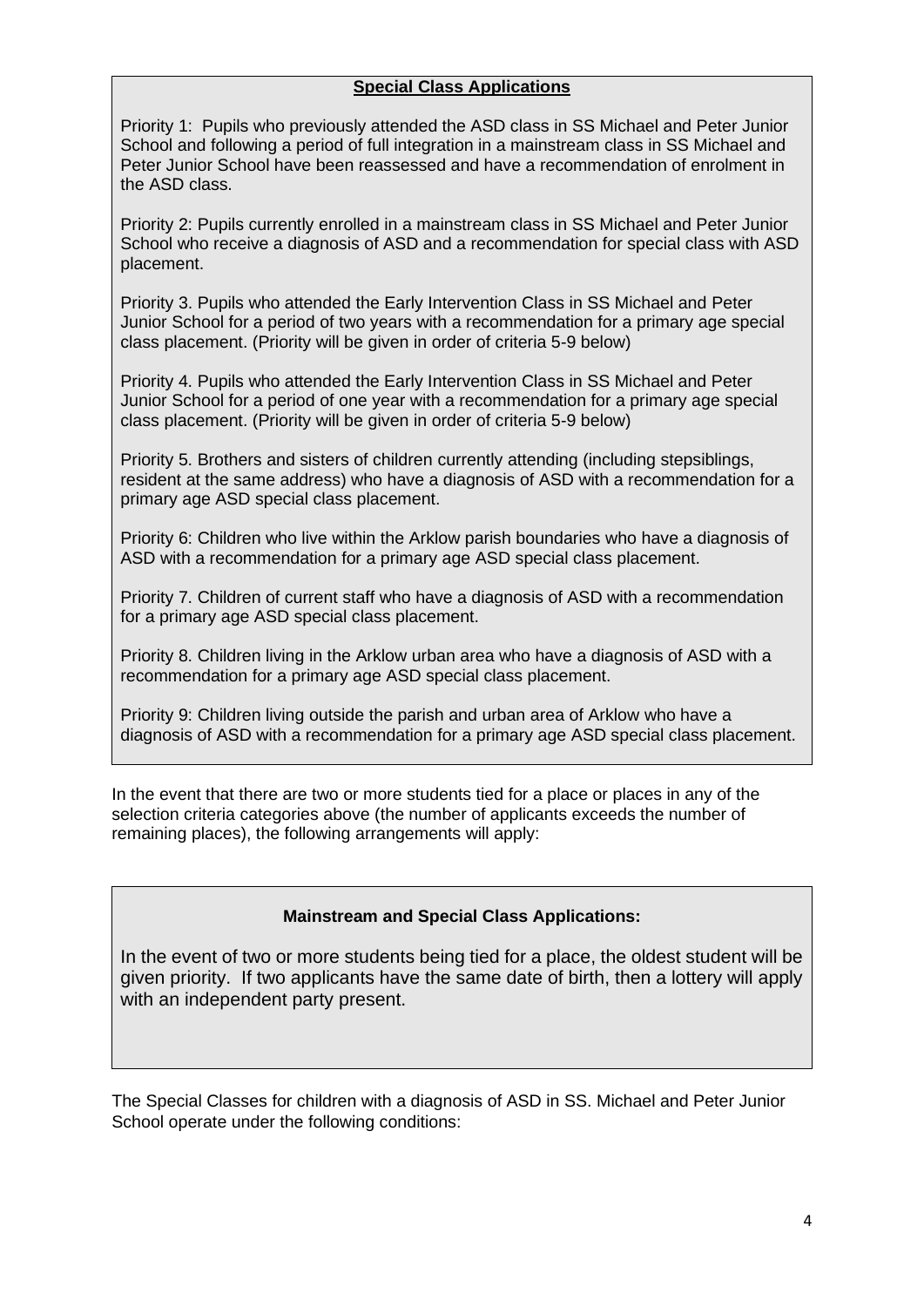- The maximum class size is 6 pupils. Each class has 1 full time teacher and 2 Special needs assistants (SNAs). If class size is less than 6 pupils, SNAs are appointed on a pro- rata basis.
- The classes provide an educational programme suited to the needs of students whose cognitive ability lies within or above the Mild General Disability Range
- Children are eligible to attend the Primary Age classes between the ages of 4 and 9 years only.
- Children are eligible to attend the Early Intervention Class between the ages of 3 and 5. A Child must be enrolled in Junior Infants in the school year they turn 6.
- A child may be phased in gradually to these classes through a mutually agreed process between the school and the parents of the child.
- The school reserves the right to review the child's progress after each year to determine whether this is an appropriate placement for the child.

## **7. What will not be considered or taken into account**

In accordance with section 62(7) (e) of the Education Act, the school will not consider or take into account any of the following in deciding on applications for admission or when placing a student on a waiting list for admission to the school:

- (a)a student's prior attendance at a pre-school or pre-school service, including naíonraí, other than in relation to a student's prior attendance at an early intervention class.
- (b) the payment of fees or contributions (howsoever described) to the school;
- (c) a student's academic ability, skills or aptitude; other than in relation to admission to a special class insofar as it is necessary in order to ascertain whether or not the student has the category of special educational needs concerned. In order for a child to be enrolled in a Special Class for Children with Autism, he/she must fully fulfil the following criteria at the time of enrolment:
	- 1. A recent psychological assessment or a report from a member of a multidisciplinary team should be provided. There must be a recommendation by a member of the Multi-Disciplinary Team in the report that a special class placement in a mainstream school is both necessary and suitable for the child. A multi-disciplinary team may consist of a Clinical Psychologist, Occupational Therapist, Speech & Language Therapist, Social Worker and a Physiotherapist. ("Multi-Disciplinary Team"). Please note all reports in operation for a child should be provided to the school, for consideration by the Admissions Team. The withholding of reports from the school Admissions Team may invalidate an Enrolment Application at any time.
	- 2. The child must have a primary diagnosis of Autism / Autistic Spectrum Disorder without significant intellectual impairment made using the DSM-V or ICD 10 by the psychologist or a member of the Multi-Disciplinary Team.
	- 3. If the child also presents with a general learning disability, it must fall within the mild range. This diagnosis must also be made using a professionally recognised clinical and psychological assessment procedure and cannot be dated more than two years prior to the proposed admission date.
	- 4. In the event of an application being made to enrol where a child is deemed by a psychologist, to be too young to undergo a cognitive assessment the place will be offered subject to the eventual outcome of this assessment.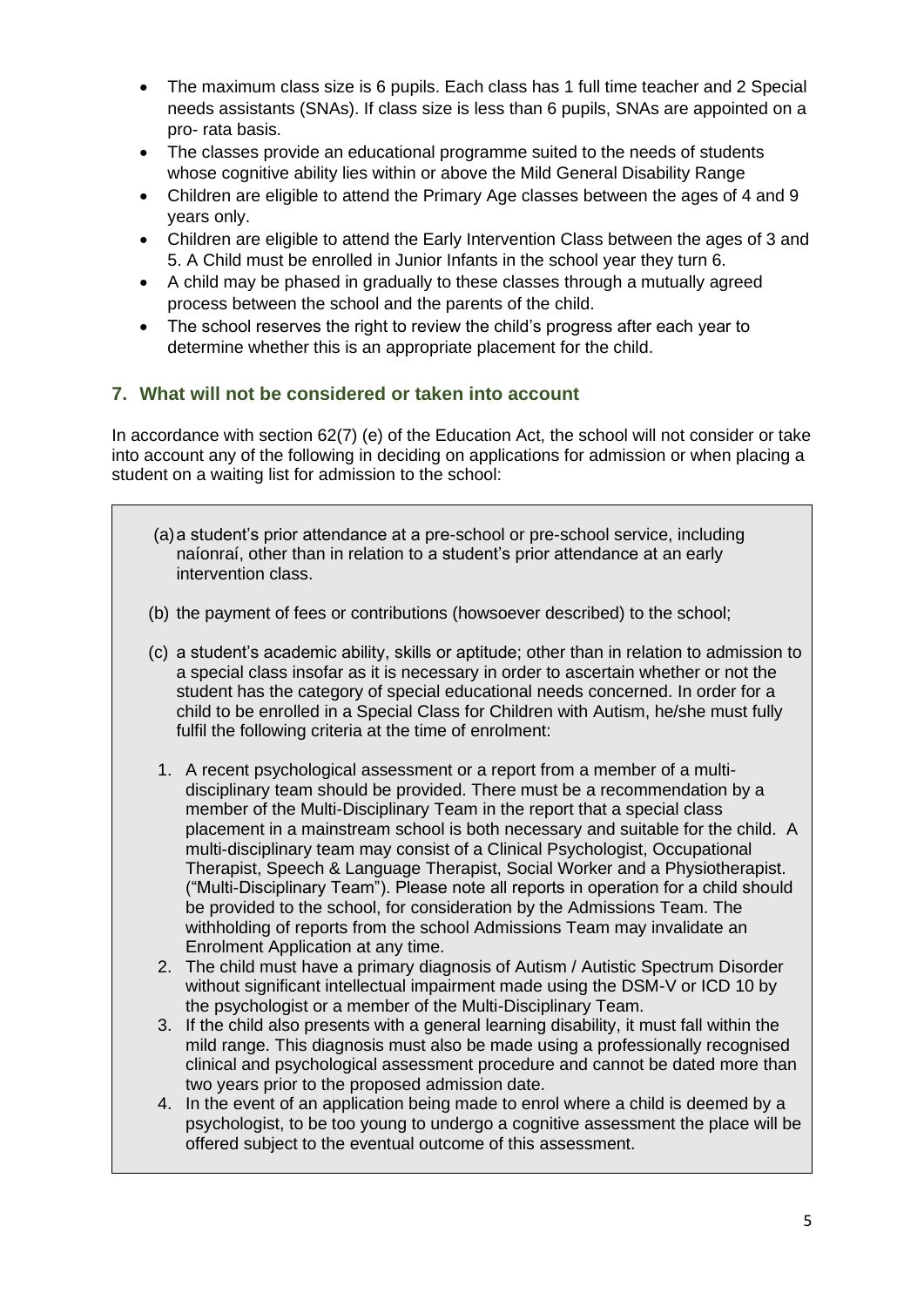- (d) the occupation, financial status, academic ability, skills or aptitude of a student's parents;
- (e) a requirement that a student, or his or her parents, attend an interview, open day or other meeting as a condition of admission;
- (f) a student's connection to the school by virtue of a member of his or her family attending or having previously attended the school; other than siblings of a student attending or having attended the school as per Enrolment Criteria.
- (g) the date and time on which an application for admission was received by the school,

This is subject to the application being received at any time during the period specified for receiving applications set out in the annual admission notice of the school for the school year concerned.

This is also subject to the school making offers based on existing waiting lists (up until 31<sup>st</sup> January 2025 only).

### **8. Decisions on applications**

All decisions on applications for admission to SS Michael and Peter Junior School will be based on the following:

- Our school's admission policy
- The school's annual admission notice (where applicable)
- The information provided by the applicant in the school's official application form received during the period specified in our annual admission notice for receiving applications

(Please see [section 14](#page-8-0) below in relation to applications received outside of the admissions period and [section 15](#page-9-0) below in relation to applications for places in years other than the intake group.)

Selection criteria that are not included in our school admission policy will not be used to make a decision on an application for a place in our school.

### **9. Notifying applicants of decisions**

Applicants will be informed in writing as to the decision of the school, within the timeline outlined in the annual admissions notice.

If a student is not offered a place in our school, the reasons why they were not offered a place will be communicated in writing to the applicant, including, where applicable, details of the student's ranking against the selection criteria and details of the student's place on the waiting list for the school year concerned.

Applicants will be informed of the right to seek a review/right of appeal of the school's decision. (see [section 18](#page-9-1) below for further details). This review/appeal should be requested within three weeks from the date the notification of refusal is issued.

#### <span id="page-6-0"></span>**10. Acceptance of an offer of a place by an applicant**

In accepting an offer of admission from SS Michael and Peter Junior School you must indicate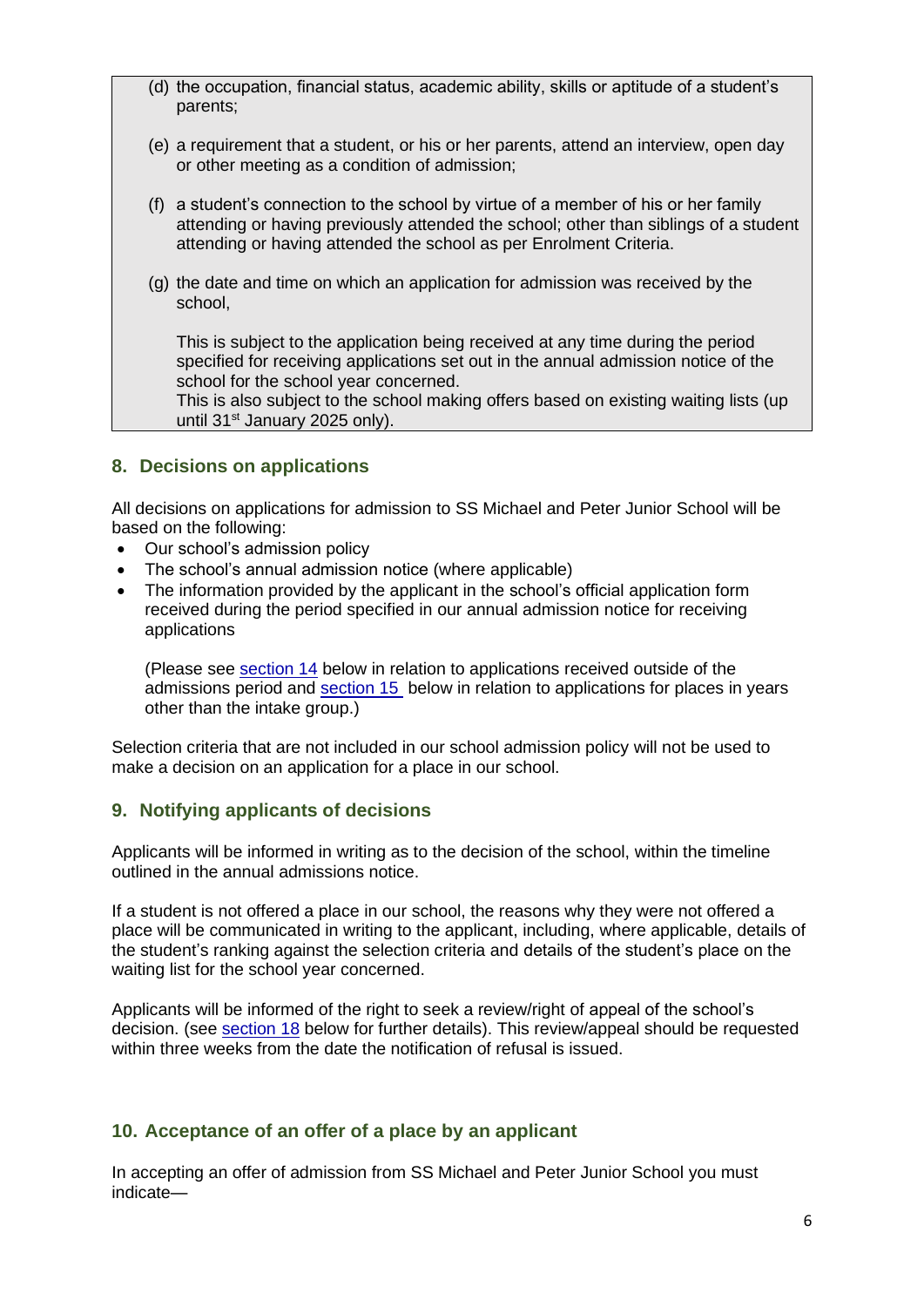(i) whether or not you have accepted an offer of admission for another school or schools. If you have accepted such an offer, you must also provide details of the offer or offers concerned and

(ii) whether or not you have applied for and awaiting confirmation of an offer of admission from another school or schools, and if so, you must provide details of the other school or schools concerned.

## **11.Circumstances in which offers may not be made or may be withdrawn**

An offer of admission may not be made or may be withdrawn by SS Michael and Peter Junior School where—

- (i) it is established that information contained in the application is false or misleading.
- (ii) an applicant fails to confirm acceptance of an offer of admission on or before the date set out in the annual admission notice of the school.
- (iii) the parent of a student, when required by the principal in accordance with section 23(4) of the Education (Welfare) Act 2000, fails to confirm in writing that the code of behaviour of the school is acceptable to him or her and that he or she shall make all reasonable efforts to ensure compliance with such code by the student; or
- (iv) an applicant has failed to comply with the requirements of 'acceptance of an offer' as set out in [section 10](#page-6-0) above.

### **12.Sharing of Data with other schools**

Applicants should be aware that section 66(6) of the Education (Admission to Schools) Act 2018 allows for the sharing of certain information between schools in order to facilitate the efficient admission of students.

Section 66(6) allows a school to provide a patron or another board of management with a list of the students in relation to whom—

- (i) an application for admission to the school has been received,
- (ii) an offer of admission to the school has been made, or
- (iii) an offer of admission to the school has been accepted.

The list may include any or all of the following:

(i) the date on which an application for admission was received by the school;

- (ii) the date on which an offer of admission was made by the school;
- (iii) the date on which an offer of admission was accepted by an applicant;

(iv) a student's personal details including his or her name, address, date of birth and personal public service number (within the meaning of section 262 of the Social Welfare Consolidation Act 2005).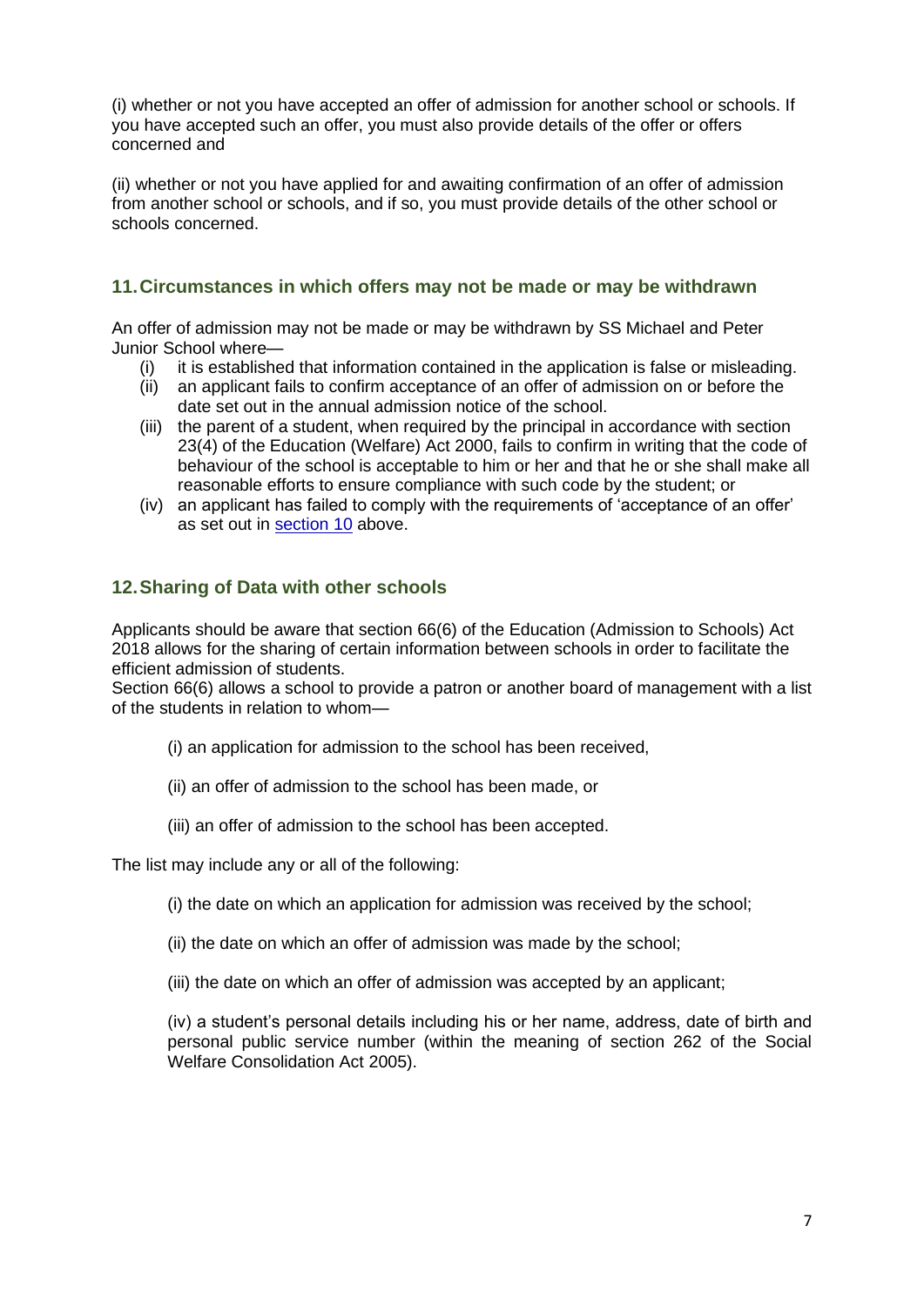## **13.Waiting list in the event of oversubscription**

In the event of there being more applications to the school year concerned than places available, a waiting list of students whose applications for admission to SS Michael and Peter Junior School were unsuccessful due to the school being oversubscribed will be compiled and will remain valid for the school year in which admission is being sought.

Placement on the waiting list of SS Michael and Peter Junior School is in the order of priority assigned to the students' applications after the school has applied the selection criteria in accordance with this admission policy.

Applicants whose applications are received after the closing date, outlined in the Annual Admission Notice, will be placed at the end of the waiting list in order of the date of receipt of the application.

Offers of any subsequent places that become available for and during the school year in relation to which admission is being sought will be made to those students on the waiting list, in accordance with the order of priority in relation to which the students have been placed on the list.

### **14.Late Applications**

All applications for admission received after the closing date as outlined in the annual admission notice will be considered and decided upon in accordance with our school's admissions policy, the Education Admissions to School Act 2018 and any regulations made under that Act.

Late applicants will be notified of the decision in respect of their application no later than three weeks after the date on which the school received the application. Late applicants will be offered a place if there is place available. In the event that there is no place available, the name of the applicant will be added to the waiting list as set out in Section 13.

## <span id="page-8-0"></span>**15.Procedures for admission of students to other years and during the school year**

The procedures of the school in relation to the admission of students who are not already admitted to the school to classes or years other than the school's intake group are as follows:

All applications for admission received for any class as outlined in the annual admission notice/Sections 5 and 6 above, will be considered and decided upon in accordance with our school's admissions policy, the Education Admissions to School Act 2018 and any regulations made under that Act.

The procedures of the school in relation to the admission of students who are not already admitted to the school, after the commencement of the school year in which admission is sought, are as follows*:* 

All applications for admission after the commencement of the school year as outlined in the annual admission notice/Sections 5 and 6 above, will be considered and decided upon in accordance with our school's admissions policy, the Education Admissions to School Act 2018 and any regulations made under that Act.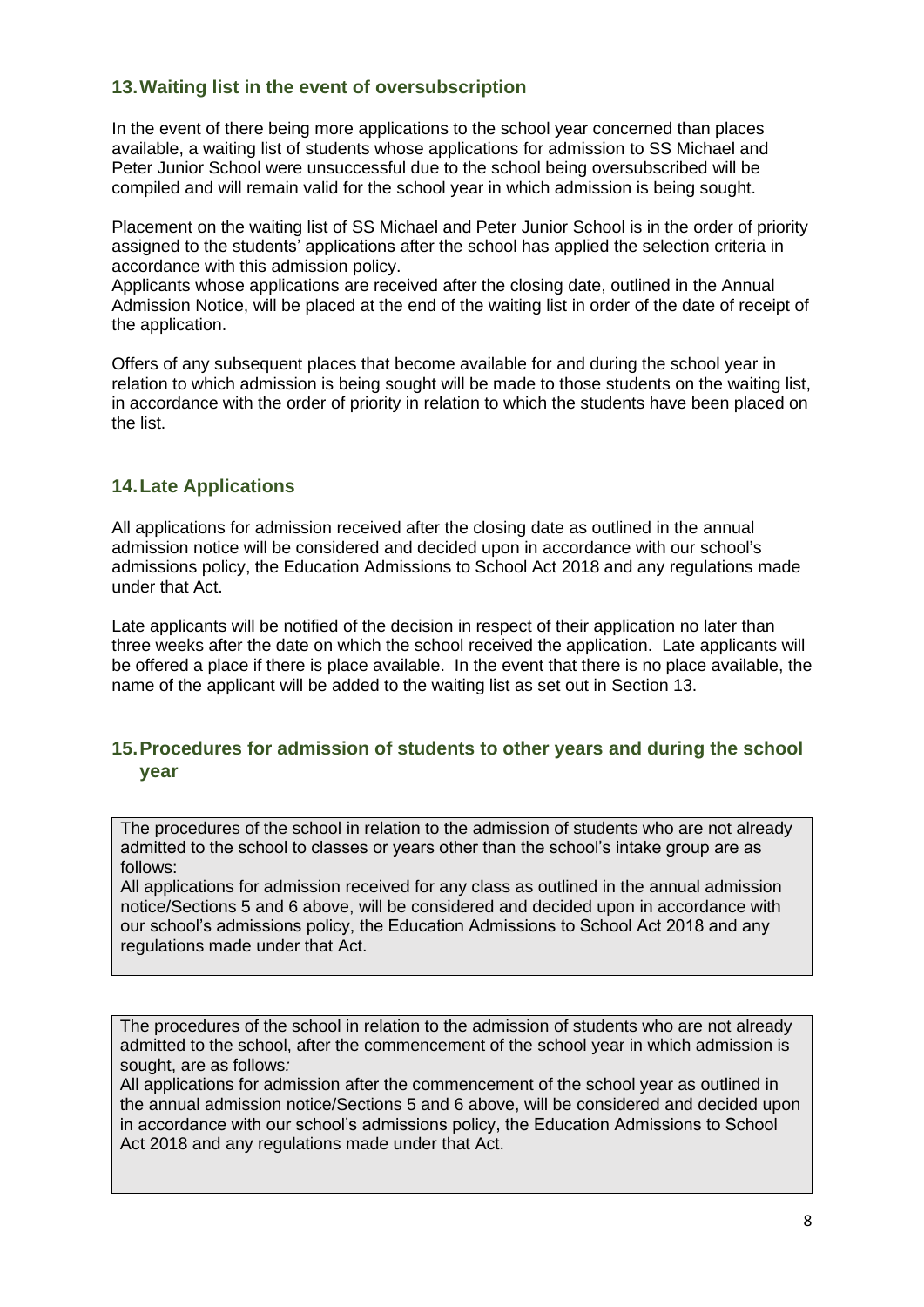## <span id="page-9-0"></span>**16.Declaration in relation to the non-charging of fees**

This rule applies to all schools.

The board of SS Michael and Peter Junior School or any persons acting on its behalf will not charge fees for or seek payment or contributions (howsoever described) as a condition of-

- (a) an application for admission of a student to the school, or
- (b) the admission or continued enrolment of a student in the school.

**Note:** Exceptions apply only in relation to fee charging post primary schools, the boarding element in Boarding Schools and admission to post leaving cert or further education courses run by post-primary schools.

#### **17. Arrangements regarding students not attending religious instruction**

This section must be completed by schools that provide religious instruction to students.

The following are the school's arrangements for students, where the parents or in the case of a student who has reached the age of 18 years, the student, who has requested that the student attend the school without attending religious instruction in the school. These arrangements will not result in a reduction in the school day of such students:

A written request should be made to the Principal of the school. A meeting / phone call will then be arranged with the parent(s) or the student, as the case may be, to discuss how the request may be accommodated by the school.

#### <span id="page-9-1"></span>**18. Reviews/appeals**

#### **Review of decisions by the board of Management**

The parent of the student, or in the case of a student who has reached the age of 18 years, the student, may request the board to review a decision to refuse admission. Such requests must be made in accordance with Section 29C of the Education Act 1998 This review / appeal should be requested within three weeks from the date the notification of refusal is issued.

The timeline within which such a review must be requested and the other requirements applicable to such reviews are set out in the procedures determined by the Minister under section 29B of the Education Act 1998 which are published on the website of the Department of Education and Skills. This review / appeal should be requested within three weeks from the date the notification of refusal is issued.

The board will conduct such reviews in accordance with the requirements of the procedures determined under Section 29B and with section 29C of the Education Act 1998.

**Note:** Where an applicant has been refused admission due to the school being oversubscribed, the applicant **must request a review** of that decision by the board of management prior to making an appeal under section 29 of the Education Act 1998. This review / appeal should be requested within three weeks from the date the notification of refusal is issued.

Where an applicant has been refused admission due to a reason other than the school being oversubscribed, the applicant **may request a review** of that decision by the board of management prior to making an appeal under section 29 of the Education Act 1998. This